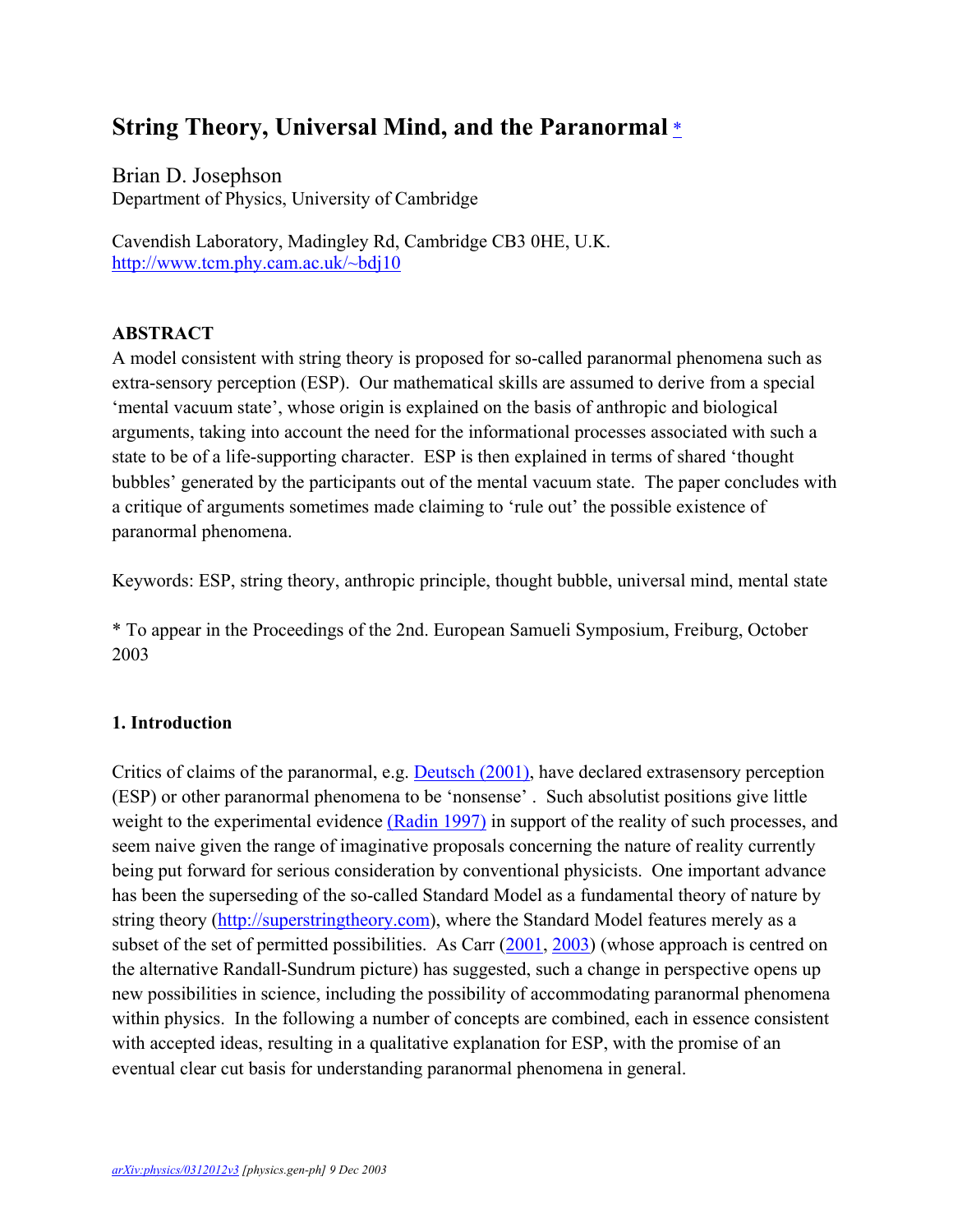#### **2. A separate mental reality**

A key assumption we make is one which, while it has no clear connections with experimental physics, does make contact with a position that was advocated by mathematicians such as Gödel [\(Davis and Hersh 1981,](#page-5-4) [Penrose 1994\)](#page-5-5). This is the idea that some aspects of mentality involve a realm of reality largely, but not completely, disconnected from the phenomena manifested in conventional physics. The idea of a disconnected realm does have precedents, for example in the way two of the fundamental forces (the strong and weak forces) play no role in large areas of physics and chemistry, whilst in other contexts they have a very important part to play. Next note that string theory, involving as it does spaces having more dimensions than the usual three, and also a non-unique vacuum state (and according to Susskind [\(2003a,](#page-5-6) [b\)](#page-5-7), a very large number of such states), is consistent with there being such a 'separate realm', in a way that the Standard Model, with its unique vacuum state contained within a limited number of spatial dimensions, did not.

The point in regard to mathematical thinking, which motivates our model, is the following. Consider first of all what the brain does in visual perception. Here the primary information from the visual receptors goes through various levels of processing until it ends up as a high-level representation of the content of the visual field. It is not unreasonable to identify mathematics as a similar process, except that higher levels of abstraction are involved in this case. With the visual case, the mechanics are straightforward: the visual field typically contains for example edges, for which abstraction a dedicated neural system has evolved, related to our ability to perceive edges. It is hard to see why we should have such ready access to higher mathematical abstractions having little connection with experience [\(Penrose 1994\)](#page-5-5). One resolution of the problem would be for mathematical concepts to be in some way 'in the physics', rather than being emergent properties of brains. In case it is felt that such a drastic solution is not necessary to explain our ready access to mathematical ideas, and that neural networks can provide an adequate explanation, a stronger argument for the existence of some kind of Platonic realm can be made on the basis of the aesthetic aspect of music [\(Josephson and Carpenter 1996\)](#page-5-8).

So far, in shifting the locus of mathematical thinking (and music?) to another realm, we have only replaced one mystery by another. But why should such a realm exist at all? The explanation we provide is of a biological character, taking account of the fact that information processing is an essential component of biological functioning, but with only very specific informational processes having a life-supportive character. While it is commonly taken that the informational processes involved are mediated by ordinary physical means, it is not a logical necessity that this should be the case. Some informational processes in an organism are specialised to the nature and circumstances of the organism concerned, but some have a more abstract and universal character, and so could be mediated by a quite different system with which individual organisms would interact.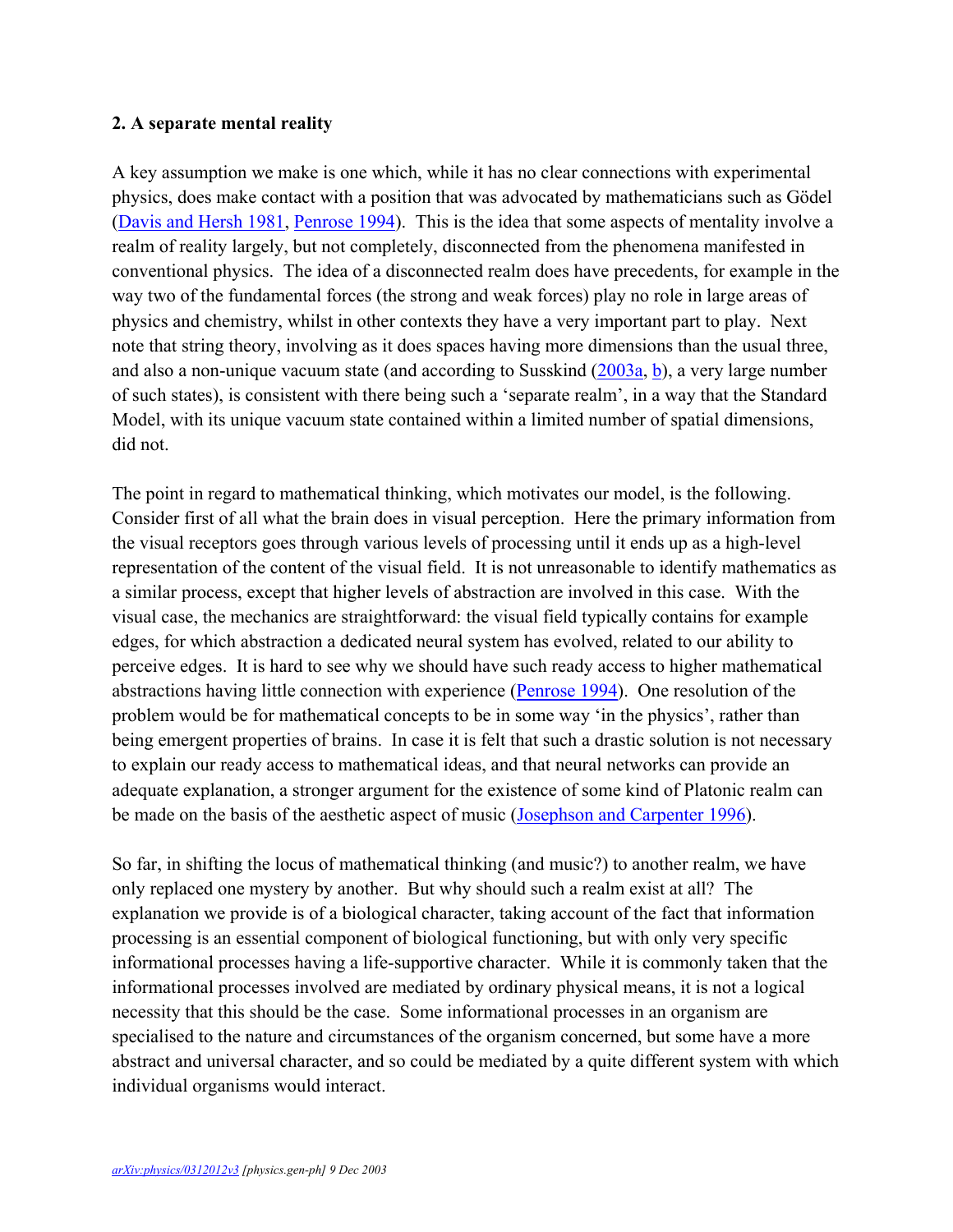Next we observe that a form of proto-life, defined as fluctuation patterns surviving longer than typical patterns do, can be hypothesised as occurring at the Planck scale, evolution of such life being expected to involve evolution of the accompanying informational systems also. We get to the proposed model by supposing that the ordinary physical component and the informational component can evolve separately. and that the informational component can even survive the creation and destruction of individual universes, remaining as an ever-present background with which new universes, Planck scale fluctuations and more developed life forms can all beneficially interact. Assuming an indefinitely extended time scale, the most persistent part of the informational background can evolve indefinitely, so that its dynamics might come to include features corresponding to mathematical concepts and operations as well.

This idea can be fruitfully connected with anthropic ideas, particularly taking the point of view of Susskind [\(2003a,](http://arXiv.org/html/physics/0312012v3/Users/bdj10/Documents/samueli.html#susskind1) [b\)](http://arXiv.org/html/physics/0312012v3/Users/bdj10/Documents/samueli.html#susskind2), who explains the way our universe seems to be mysteriously fine tuned to develop in such a way that life is possible in terms of it being only one of a vast number of coexisting universes, a small proportion of which have such a property, one of which we find ourselves occupying. Our speculations can be seen as the application of a similar idea to the informational aspect of life.

While Susskind treats life as a passive occupant of whatever universe can permit it to develop, our proposals see life in a more general light, able to shape its environment in a partnership with it, in a manner analogous to the proposals of [Lovelock \(1995\)](#page-5-9) (the Gaia hypothesis, for which there is now considerable supportive evidence), to the effect that life may be able to interact cooperatively with its environment, discovering how to operate upon it to its best advantage.

## **3. A model for ESP**

We need to add another piece of detail to our model. In order that it can model individual thought, we suppose that individual life forms can perturb the background state so as to create a localised 'thought bubble', tied to the individual concerned. This suggests that the vacuum state involved is close to a phase transition, so that an appropriate perturbation can create a domain with a different kind of order to that of the vacuum.

Assuming the validity of the scenario that has been described, the picture proposed can be adapted to account for the phenomena we set out to explain, namely telepathy or ESP. In the first, the grounds for the existence of such a process can be taken to be the advantages that might be conferred in certain situations if two life forms could in some way share their mental states (there could also be accompanying disadvantages, the significance of which will become clear later). It is natural to postulate, in this case, that a *shared* 'mental bubble', whose contents are available to both life-forms, is involved. We assume, as would need to be assumed generally in the model, that the state of this bubble plays the role of information that is meaningful in the context and, by virtue of this, usable by the connected systems.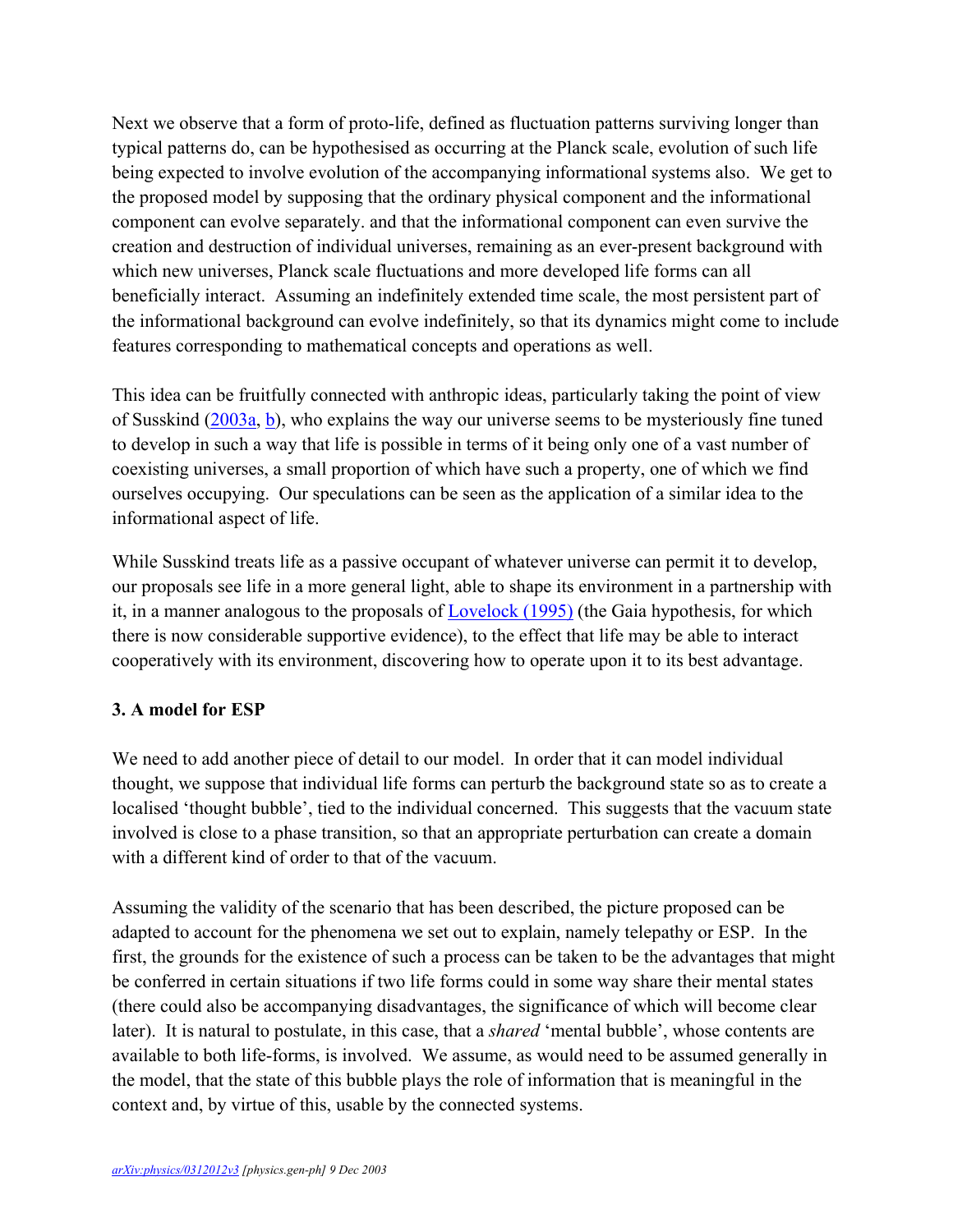The physics involved in the 'sharing' that has to be assumed in the above can be clarified by means of an analogy based on the Mössbauer effect, which is a phenomenon involving the decay of radioactive nuclei embedded in a crystal [\(Mössbauer 1961\)](#page-5-10). In a certain fraction of cases, depending on parameters such as the decay energy and the temperature, the recoil from such a decaying nucleus is in effect transmitted to the crystal as a whole rather than generating activity in the vicinity of the decay. These 'no local recoil' processes involve a certain subset of all possible final states of the system, for which, as quantum mechanics allows, the state of the lattice vibrational system (phonons) is unchanged by the decay. This somewhat esoteric possibility suggests a mechanism, dependent on analogous constraints upon the possible states of the thought bubble, that could fit our requirement of a system state being shared by two individuals as in the ESP situation.

#### **4. Countering the critics**

The problem any such analysis has to face is that of explaining how it is that, if such a mechanism for ESP or other paranormal processes exists, these processes manifest themselves only in very specific ways, and in ways that are not readily controllable. This should not be seen as an insuperable objection, since other phenomena (e.g. those involving the weather), have similar features. The point to bear in mind is that in the biological realm the phenomena that manifest are governed not only by what is physically possible, but also by which of those physically permitted possibilities are likely to be of overall benefit to the organism concerned. In the ESP context, an undifferentiated sensitivity to the thoughts of all other people, as would result from the uncontrolled sharing of thought bubbles, would tend to be disadvantageous rather than of benefit, leading to the individual being overwhelmed by thoughts of others. Most of these would be merely distracting, and interfere with constructive activity. The right way to think about ESP is therefore to see it as a slowly developing phenomenon for a given individual, and one which may not develop at all if conditions are unfavourable. We see from this analysis that the frequently made counter-argument to the existence of ESP, that if it were possible it would have such a survival value that we would all evolve to be very good at it, is based on a misleading concept of what would be involved.

A related problem is the one raised by [Weinberg \(1993\),](#page-5-11) who asks what possible physical signal could move distant objects and yet have no effect on scientific instruments? Such a question ignores the possibility that there might be a threshold for psychokinetic effects. A similar argument would lead one to be equally sceptical of claims that the heat of the sun can induce chemical reactions (i.e. burning) in a piece of paper, analogously something that happens only under special circumstances (e.g. using a magnifying glass to focus the sun's rays on to a spot on the paper), the amount of burning under normal conditions being negligible.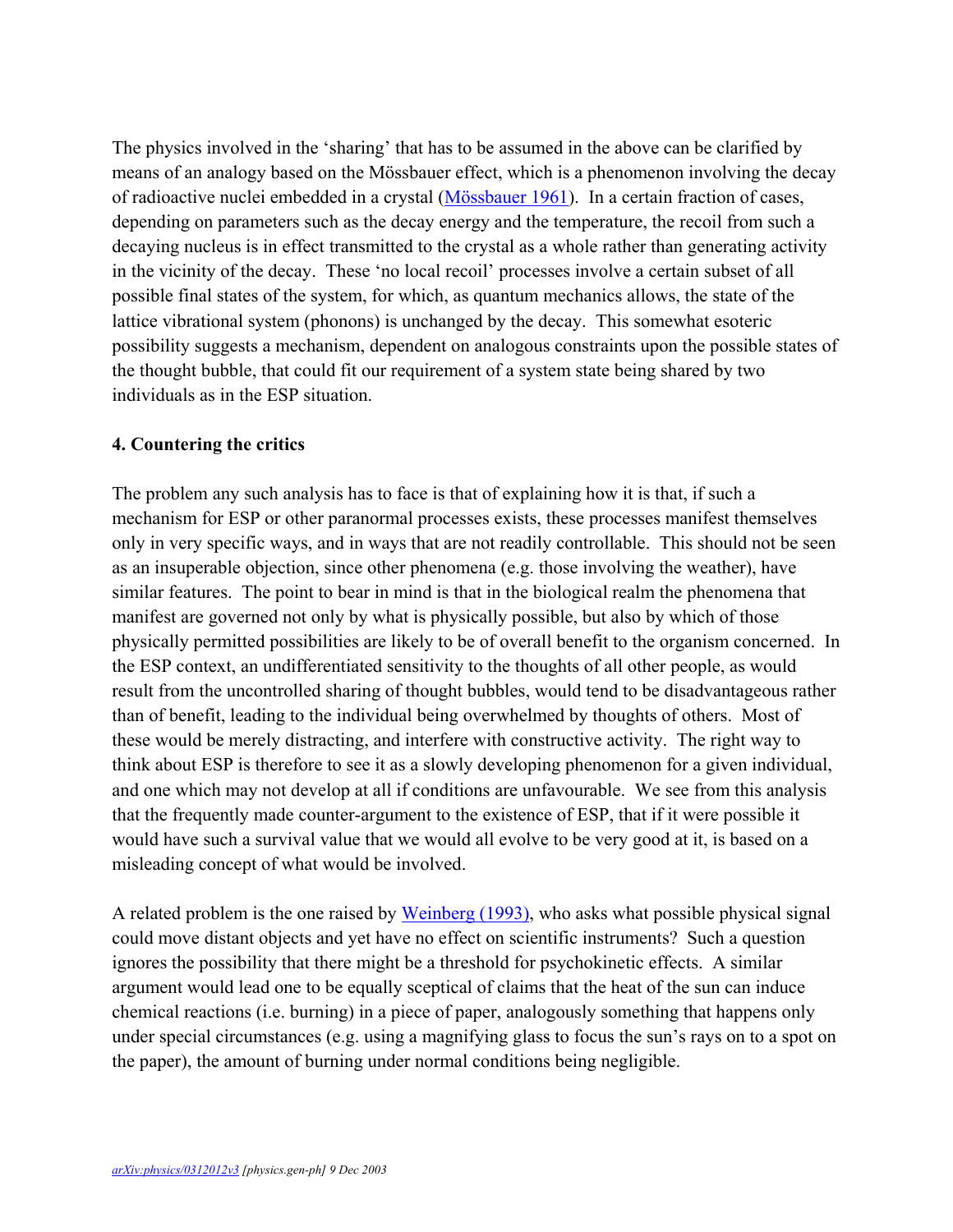The moral to draw would seem to be that one should not be too ready to dismiss paranormal phenomena on the basis of apparently plausible arguments; as ['t Hooft \(2001\)](#page-5-12) has said in a slightly different context, plausible arguments come with their own 'small print', viz. assertions to the effect that assumptions that seem reasonable to their authors may be violated in the real world.

## **5. Concluding comments**

This work was motivated primarily by the perception that the arguments commonly made against the possible existence of paranormal phenomena are not well-founded, suggesting a need to discover how they might be accommodated within conventional science. Proposals with this aim have been made previously, based upon Bohm's causal interpretation of quantum mechanics [\(Josephson and Pallikari-Viras 1991,](#page-5-13) [Valentini 1991\)](#page-5-14), but the fact that the causal interpretation of quantum mechanics has not developed in ways relevant to current scientific concerns suggests it may be more fruitful to look elsewhere for ideas. The present paper is the outcome of such an investigation. Clearly, it is at best a sketch of a theory, since the arguments are of a very qualitative character, but this qualitative sketch brings to light a number of specific issues whose resolution may provide the basis for a more complete account of the phenomena.

#### **6. Supplementary remarks (added after submission of paper for Proceedings)**

Susskind's arguments suggest that reality may be much more complex than has normally been assumed. Further changes in fundamental science (which may include consideration of the influence of life) may be required to address this complexity. Since our proposals (such as thought bubbles emerging from some kind of background) do not involve the precise details of string theory, they may survive any such changes that fundamental science may undergo.

#### **7. Acknowledgements**

The author is indebted to Dr. Fotini Pallikari for many illuminating discussions concerning the nature and mechanisms of ESP. No funding from counter-innovative sources was involved with the preparation of this paper.

Note on categories for this paper: I believe that this paper would be most appropriately listed in gr-qc or hep-th, but the automatic system transferred the initial posting from hep-th to physics, subsequently blocking attempts to crosspost to either of the above lists. Requests to the archive for this situation to be remedied have, to date, met with no response. Comments people may have on this state of affairs could be directed to the moderators (for details see http://arXiv.org/uploads), or to members of the advisory board (see http://arXiv.org/ad-board.html for a list).